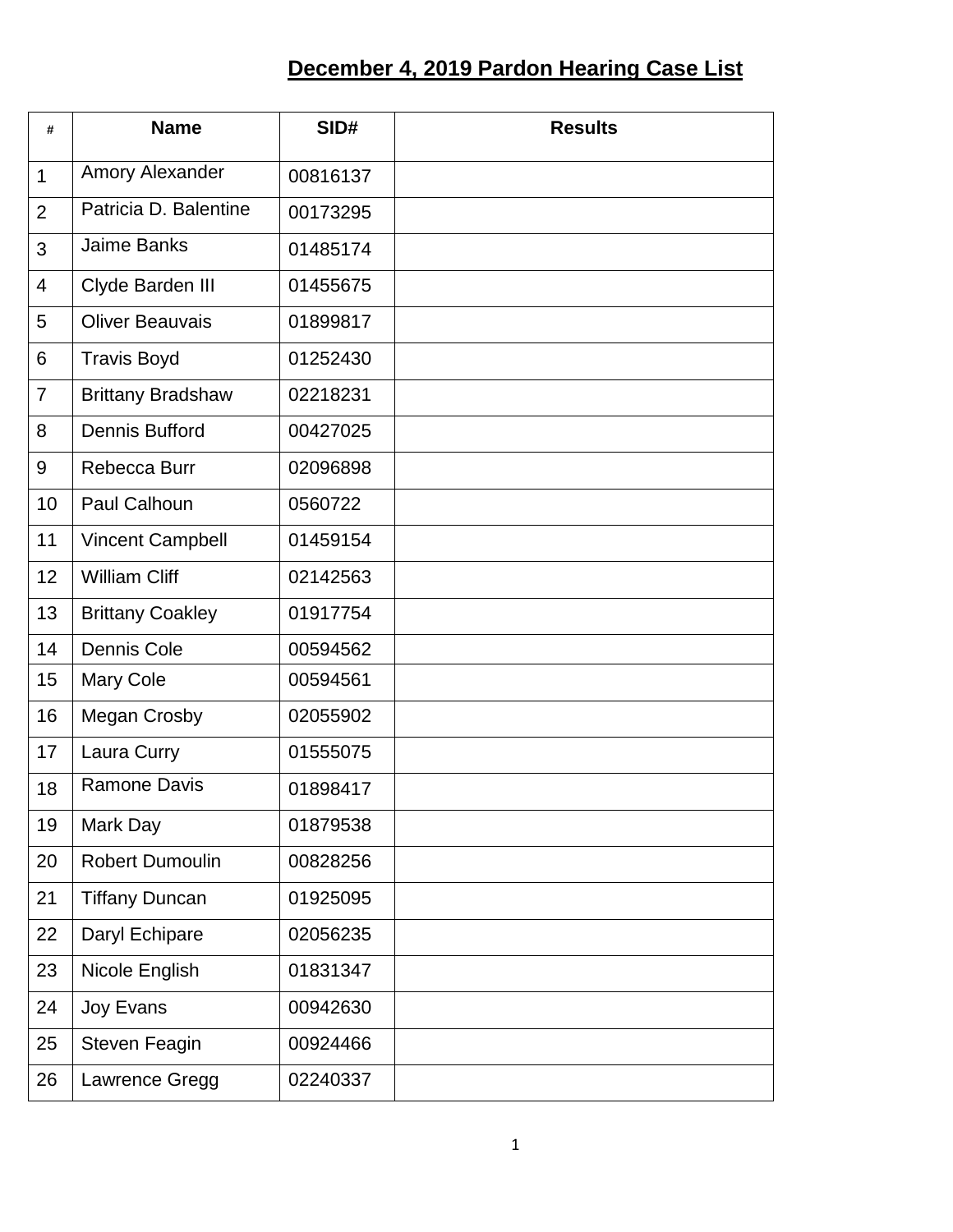## **December 4, 2019 Pardon Hearing Case List**

| 27 | James Gwinn, Sr.         | 00172771  |  |
|----|--------------------------|-----------|--|
| 28 | <b>Clarence Hamilton</b> | 00375796  |  |
| 29 | Lakeysha Henry           | 01999740  |  |
| 30 | Jackie Herndon           | 00249395  |  |
| 31 | Robert G. Jamison II     | 00679097  |  |
| 32 | <b>Adrian Jeter</b>      | 01512981  |  |
| 33 | Reggie Jones             | 01141276  |  |
| 34 | Donald Kingcade          | 00792760  |  |
| 35 | <b>Trellis Knotts</b>    | 00326897  |  |
| 36 | Rosa Long                | 01319329  |  |
| 37 | <b>Donald Martin</b>     | 00123048  |  |
| 38 | <b>Anthony Matthews</b>  | 01954113  |  |
| 39 | Jason McLeod             | 01617627  |  |
| 40 | Anthony McMahan          | 00711521  |  |
| 41 | Oscar Portillo Mejia     | 01375248  |  |
| 42 | <b>Wilbur Melton</b>     | 00049786  |  |
| 43 | <b>James Nero</b>        | 01354873  |  |
| 44 | Larry Paige              | 00055488  |  |
| 45 | Kimberly Pearson         | 00813298  |  |
| 46 | Shaneika Reed            | 01280390  |  |
| 47 | Shaquana Rouse           | 01794586  |  |
| 48 | <b>Mark Ruotolo</b>      | 005210216 |  |
| 49 | David Sage, Jr.          | 018952900 |  |
| 50 | <b>Daniel Simmons</b>    | 008277344 |  |
| 51 | <b>Kevin Singletary</b>  | 00835732  |  |
| 52 | Marcella Singleton       | 00556477  |  |
| 53 | <b>Darrell Stutts</b>    | 00890076  |  |